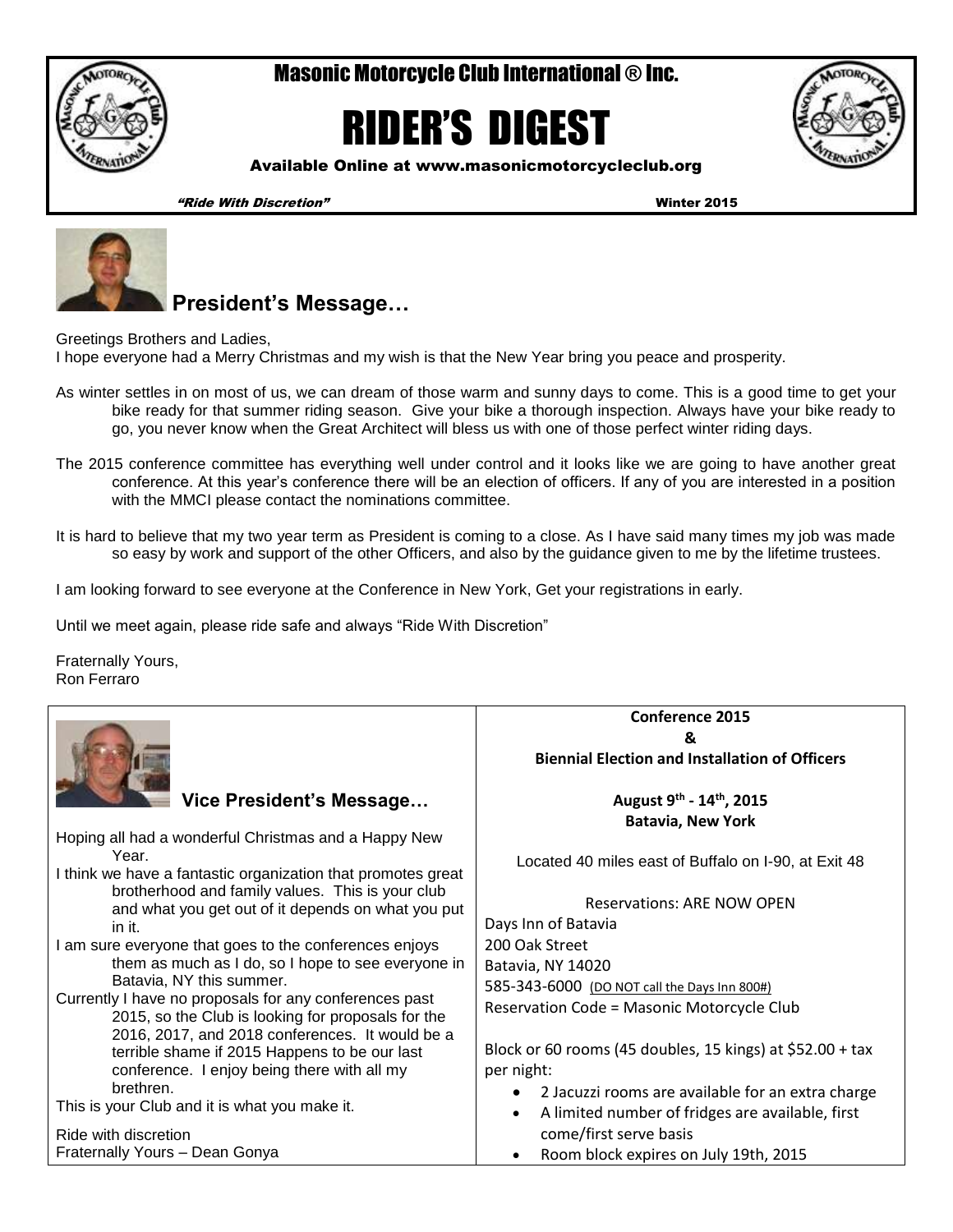#### **Quarterly Executive Board Meeting November 8, 2014 – Quality Inn Apalachin, NY**

President Ron Ferraro called the meeting to order at 4:02 PM. All International Officers were present in person or via teleconference, with the exception of Lifetime Trustees Rich Kovac; Trustee Gary Lippert, and Honorary Trustee Ken White. Chapters attending were: 1, 8, 12, 14, 24, 25, & 36. After the opening prayer and pledge to the flag a motion to approve the minutes of the annual meeting as published was moved and approved.

#### **Officers Reports**:

- President Welcomed all present and thanked the officers and committees for their work.
- Vice President Report to be handled under Conference Committee.
- Secretary CH 31 suspended for non-payment of dues. Still looking for dues from CH 30, 34, 41, and 45. A past president of the former CH 20 (Massachusetts) contacted the Secretary that they may like to restart the chapter.
- Treasurer the Treasurer's computer picked up a virus; he is diligently working to restore it to operating condition but may need assistance rebuilding some records. Bro. Secretary will forward the past year's receipt spreadsheets to him if needed.
- Trustees (Randy Headdings 6 year, Gary Lippert 4 year, Gordy Aune Jr. 2 year) The trustees reported that they had nothing to report as the Club is running well with no issues.

#### **Committee Reports**:

The following Committees had no reports to present - Grievance (Neal Forbes), Safety (Tom Boyle), Nominations (Don Crete), Audit (Gordy Rudd), and Finance (George Detweiler), Positive Growth & Retention (Ken White).

- By-Laws (John VanKirk) discussion regarding adding Shiny Side up to Committee List in By-Laws
- Membership (Kent Dorney)
	- $\circ$  Chapter Reinstatement; #20 of Massachusetts Motion by Dean to reinstate the Chapter once current year dues have been paid, seconded by Gordy – Passed.
- Web Site (Doug Kelly)
	- o Website Updates appear to be working well
		- **EXECUTE:** Issue with the by-laws being retrievable, Doug will look at.
	- $\circ$  Need to locate a place to store pictures to minimize impact on Website space. Several free ones out there that may work real well. Facebook suggested as a possible solution.
	- o Facebook Need to gain control of Facebook page, Connie D. and Bonnie W. will look into the issue to see what can be done to bring the page under Club control or create a new space on Facebook to store Club photos.
- Quartermaster (Cliff Wilson)
	- $\circ$  Discussion on Service Fees Add \$1 for postage/handling for sales up to \$15; \$2 for orders over \$15 for all items that are mailed. Current markup on items is barely covering the cost to mail. Motion made by Gordy, seconded by Don Crete – Carried.
	- $\circ$  Need check payable to Ch. 6 and CH 1 for sales of stickers and bolo ties Treasurer to address
	- o 50 3" patches and pins transferred to Membership Chair.
- Death Benefit (Dick Morse):
	- o No deaths to report
	- o \$3200.00 in checking, committee to look into moving some funds to a CD.
- Shiny Side Up (Connie Dorney)
	- o Update on Cliff and his recent surgery and Ron's back issue.
	- o Dean Brusky's son has returned to the US safely from his tour of duty in Afghanistan.
- Conference (Dean/Kent)
	- $\circ$  Dewey (CH 36) reported that the Montana Chapters are combining forces to host a conference in 2016 in either Billings (hotel cost in the 80's) or Dillon for the annual historic meeting of the Lodge (would require the meeting to be held in September).
	- $\circ$  2015 Batavia, NY: Agreement secured with hotel, ride plan and agenda fairly well set.

#### **Old Business**

Club Flags – Bro's Paul Iltchenko and Cliff Wilson have not been able to discuss the CH 15 supply of pennants.

#### **New Business**

- Widows Sons in NY 2 opposing groups, the one that is not associated with Davenport have received permission of the GM of NY to use the Square and Compass but will not receive recognition as associated body.
- CH 25 President Gary O'Neil reports that the majority of the riding members of the Chapter are now located south of Berwick and would like to change the location of the Chapter to Herndon or Sunbury area; most probably the Susquehanna River Valley area.
- Next Exec. Board Meeting Date & Location March 28<sup>th</sup>, 4 PM (EST), Days Inn of Batavia.

After the Closing Prayer the meeting was adjourned at 5:05 PM. Respectfully submitted, Kent A. Dorney, IS/PP.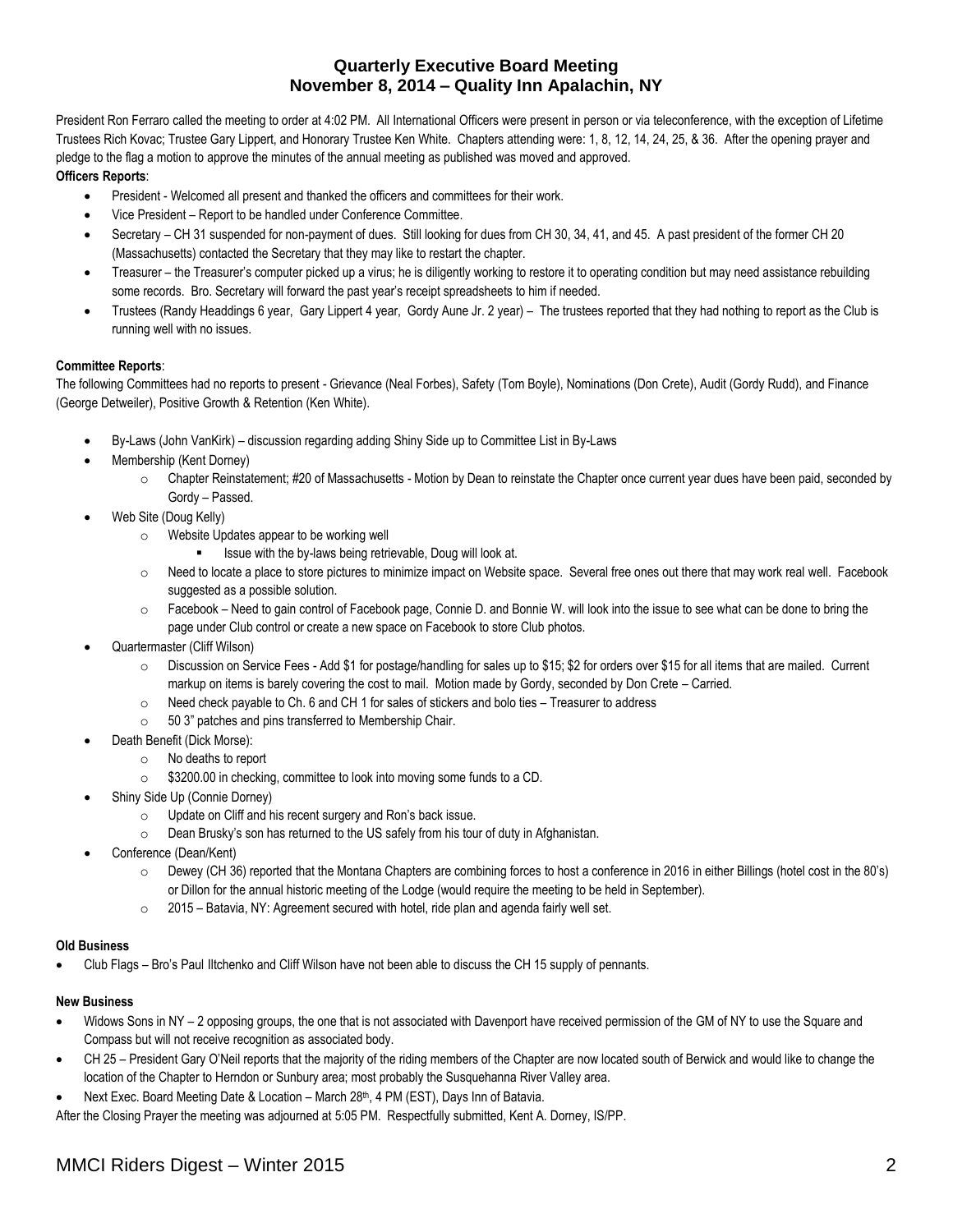### **Conference 2015 & Biennial Election and Installation of Officers August 9th - 14th, 2015 Batavia, New York**

Proposed Conference Itinerary (subject to amendment/change)

Sunday, 9<sup>th</sup>

Arrival, hospitality room opens at 4 PM for Registration. Hospitality room open daily, 8 AM until ?, Monday – Thursday.

Monday, 10<sup>th</sup> (Early Biker Day)

- Self-guided to other local attractions, or
- Lunch in Downtown Buffalo with local Masons 3<sup>rd</sup> Monday of each month at the Bijou Grill. Special menu for the Masonic Luncheon is \$13 pp, includes beverage, meal, and tip. Will need to pay for parking due to its location.
- Wine Tasting: available on this day only leaves at about 9 AM. Cost includes transportation, i.e. No bikes permitted.

#### Tuesday, 11<sup>th</sup>

- Morning: (8 AM departure) Lockport, NY (62 70 Miles)
	- o Tickets to local attractions on your own (\$10 to \$17.50pp):
		- Erie Canal boat ride [\(http://www.lockportlocks.com/\)](http://www.lockportlocks.com/), or
		- Lockport Cave [\(http://lockportcave.com/\)](http://lockportcave.com/) CAUTION this one has a lot of walking.
	- o Lunch details TBD, potentially hosted by Niagara/Orleans District OES at Lockport Lodge
- Dinner: (4 PM departure from hotel)
	- o Larkin Square, Buffalo, NY Food Truck Tuesday (86 mi round trip). 2014 details at <http://www.larkinsquare.com/things-to-do/food-truck-tuesdays/>

#### Wednesday, 12<sup>th</sup>

- Niagara Falls, Niagara Power Vista, Villages of Lewiston and Youngstown, dinner at local Lodge (total est. 130 mi) o Short ride: Niagara Falls
	- Maid of the Mist [\(http://www.maidofthemist.com\)](http://www.maidofthemist.com/) \$20pp we are looking into a group rate.
	- Option: Power Vista
	- Longer ride, includes Lewiston & Youngstown
		- Option: Niagara Jet Boat Tour [\(http://www.niagarajet.com\)](http://www.niagarajet.com/) tickets \$50 \$60pp

#### Thursday, 13<sup>th</sup>

- Morning (8:30 AM 10:30 AM) Annual Meeting and Election of Officers for 2015-2017.
	- o The Conference Committee is investigating hosting a supervised day at Darien Lake Six Flags amusement park for any of our Brother's children who are attending so that Mom & Dad can enjoy the day riding if they prefer.
- Afternoon alternative Letchworth State Park Ride (83 Miles), or self-guided to local attractions
- Evening (7 PM) Annual Banquet and Biennial Installation of Officers.

#### Friday, 14<sup>th</sup>

Send-off Breakfast and goodbyes

#### Details & Updates will be available on the Club's website – check it often

Campers – yes there are several campgrounds in the area, including:

Miles to Days Inn Batavia

| <b>IVINGS</b> to Days in Datavia |                       |                                   |              |                                    |
|----------------------------------|-----------------------|-----------------------------------|--------------|------------------------------------|
| 7.2                              | Lei-Ti                | http://leiti.com                  | 585-343-8600 | 9979 Francis Road, Batavia         |
| 11.6                             | Southwoods            | http://www.southwoodsrvresort.com | 585-548-9002 | 6749 Townline Rd, Byron            |
| 12.8                             | Skyline & RV Sales    | http://www.skylinervresort.com    | 800-724-3619 | 10933 Townline Rd, Darien Center   |
| 14.3                             | Darien Lake           | info@DarienLake.com               | 585-599-2211 | 9993 Allegheny Road, Darien Center |
|                                  | <b>Amusement Park</b> |                                   |              |                                    |
| 16.0                             | SleepyHollow          | SLEEPYHOLLOWLAKE@yahoo.com        | 716-542-4336 | 13800 Siehl Rd, Akron              |